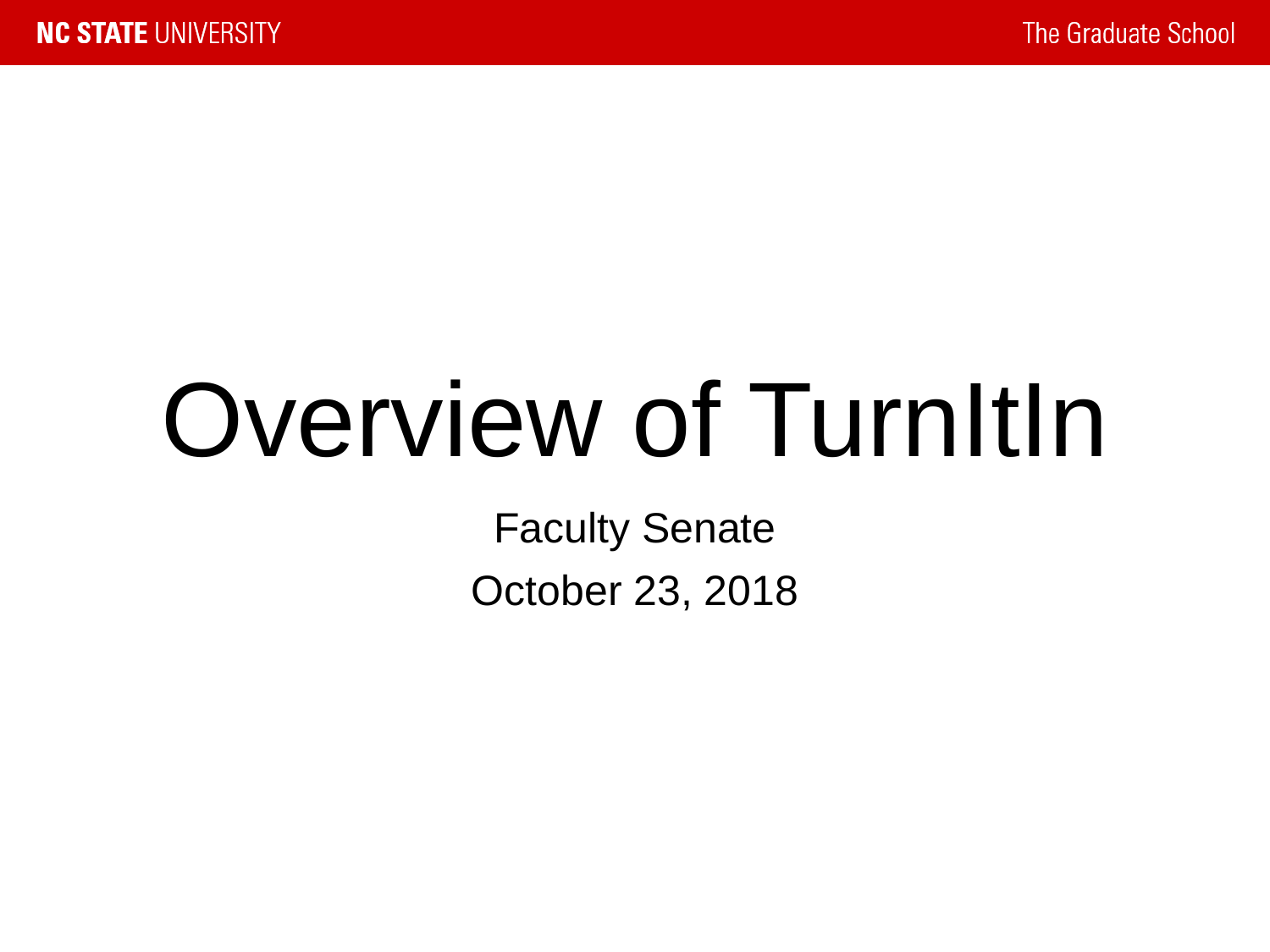# The goals

- To develop a greater awareness of academic integrity
- To offer a teaching/learning tool that both students and faculty may use
- To provide an effective and ready means to determining the originality of submissions through the Moodle portal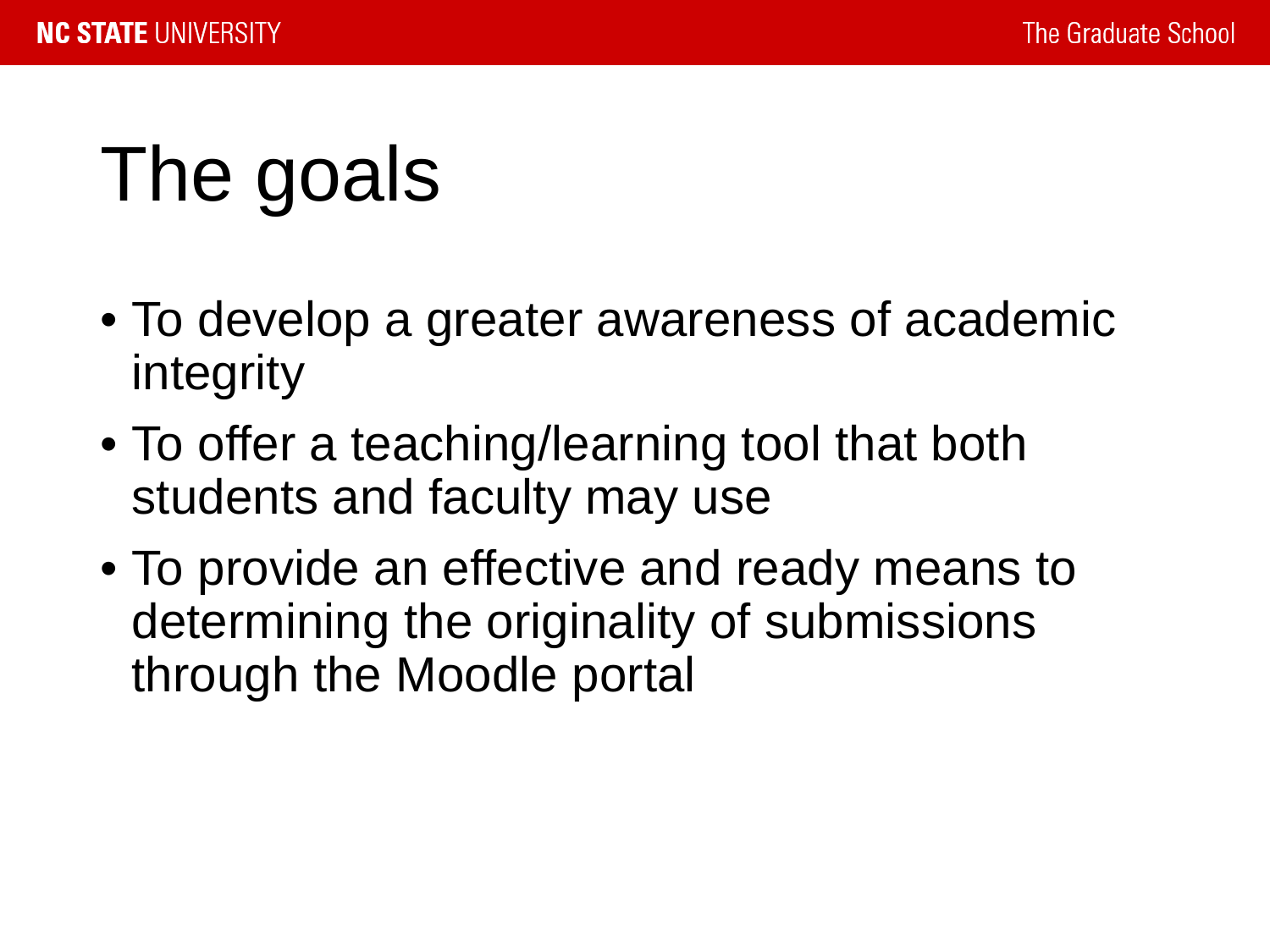| <b>School</b>                               | <b>Turnitin</b>  | <b>iThenticate</b> |
|---------------------------------------------|------------------|--------------------|
| University of California, Berkeley          | Yes              | Yes                |
| University of California, Davis             | No               | <b>No</b>          |
| University of Colorado at Boulder           | Yes              | Yes                |
| <b>Cornell University</b>                   | Yes              | Yes                |
| University of Florida                       | Yes              | Yes                |
| University of Illinois at Urbana-Champaign  | Yes              | <b>No</b>          |
| <b>Iowa State University</b>                | Yes              | Yes                |
| University of Maryland, College Park        | No               | <b>No</b>          |
| University of Michigan, Ann Arbor           | <b>In Review</b> | In Review          |
| <b>Michigan State University</b>            | <b>Yes</b>       | <b>Yes</b>         |
| University of Minnesota - Twin Cities       | <b>Yes</b>       | Yes                |
| University of Missouri - Columbia           | Yes              | Yes                |
| North Carolina State University             | No               | No                 |
| The Ohio State University                   | Yes              | Yes                |
| Pennsylvania State University               | <b>Yes</b>       | <b>Yes</b>         |
| University of Pittsburgh                    | <b>Yes</b>       | <b>Yes</b>         |
| <b>Purdue University</b>                    | <b>In Review</b> | Yes                |
| Rutgers, The State University of New Jersey | Yes              | <b>No</b>          |
| State University of New York at Buffalo     | No               | No                 |
| University of Southern California           | <b>Yes</b>       | No                 |
| <b>Stony Brook University</b>               | No               | <b>No</b>          |
| <b>Texas A&amp;M University</b>             | <b>No</b>        | <b>No</b>          |
| The University of Texas at Austin           | Yes              | <b>No</b>          |
| The University of Washington - Seattle      | No               | Yes                |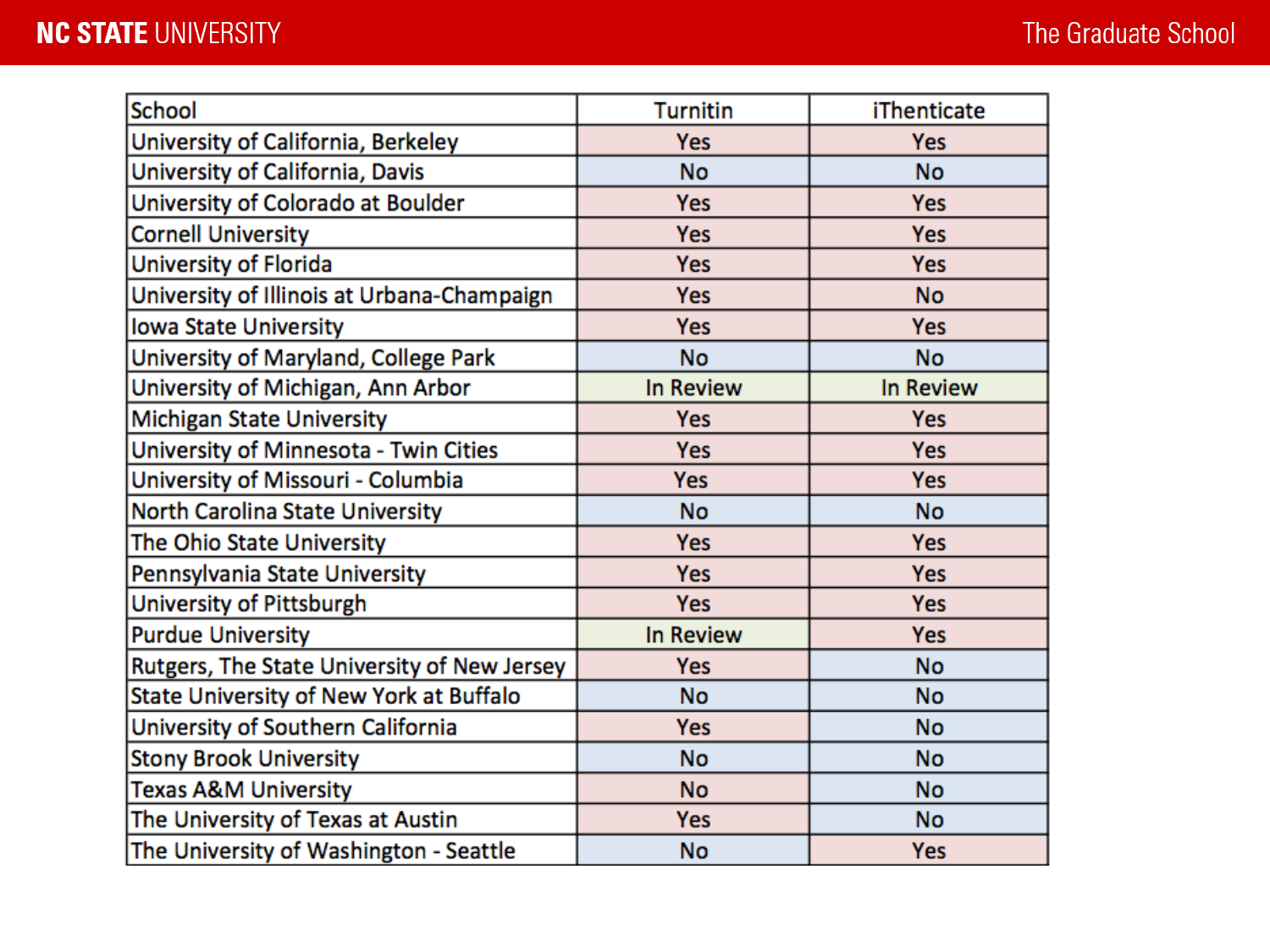# Urban myths about TurnItIn

- It is applied to all courses and all student submissions
- The originality score in and of itself is an effective way to determine plagiarism
- All the submissions become TurnItIn's property
	- The work is not displayed for public consumption
	- NC State will purchase a 'node'
- It is only a policing tool
	- Implications of both false positives and negatives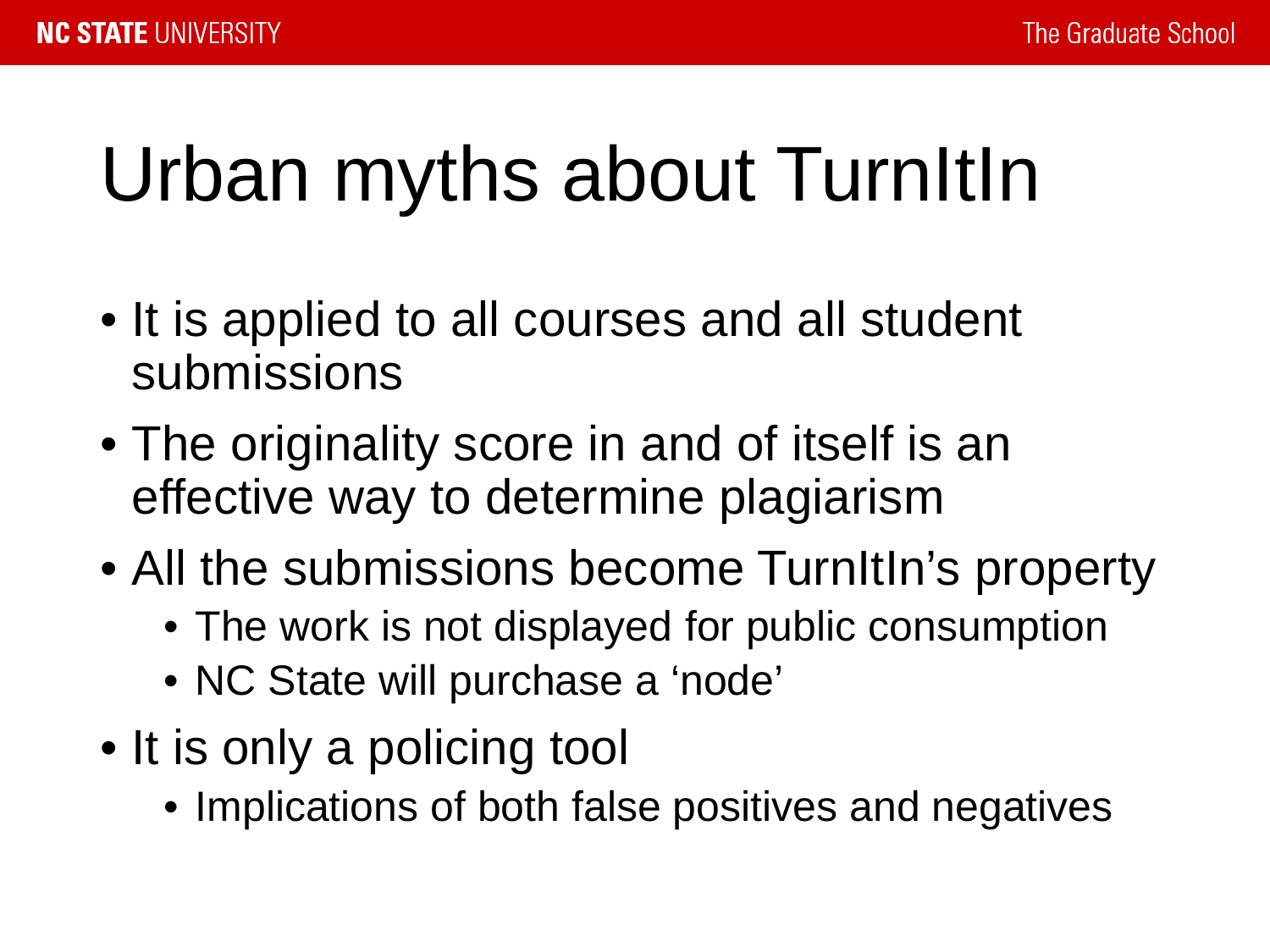# What is out there?

### **Find Study Resources by School**

Find the study resources you need for all your classes. Course Hero has millions of study documents, questions and answers, course notes, tutor questions, flashcards, and course advice to help you study and learn.

 $\mathbf{\Omega}$ Search by school

**Suggested Schools Near You** 

**UNC** 

N.C. State

**UNC Charlotte** 

University of North Carolina Wilmington

**Duke**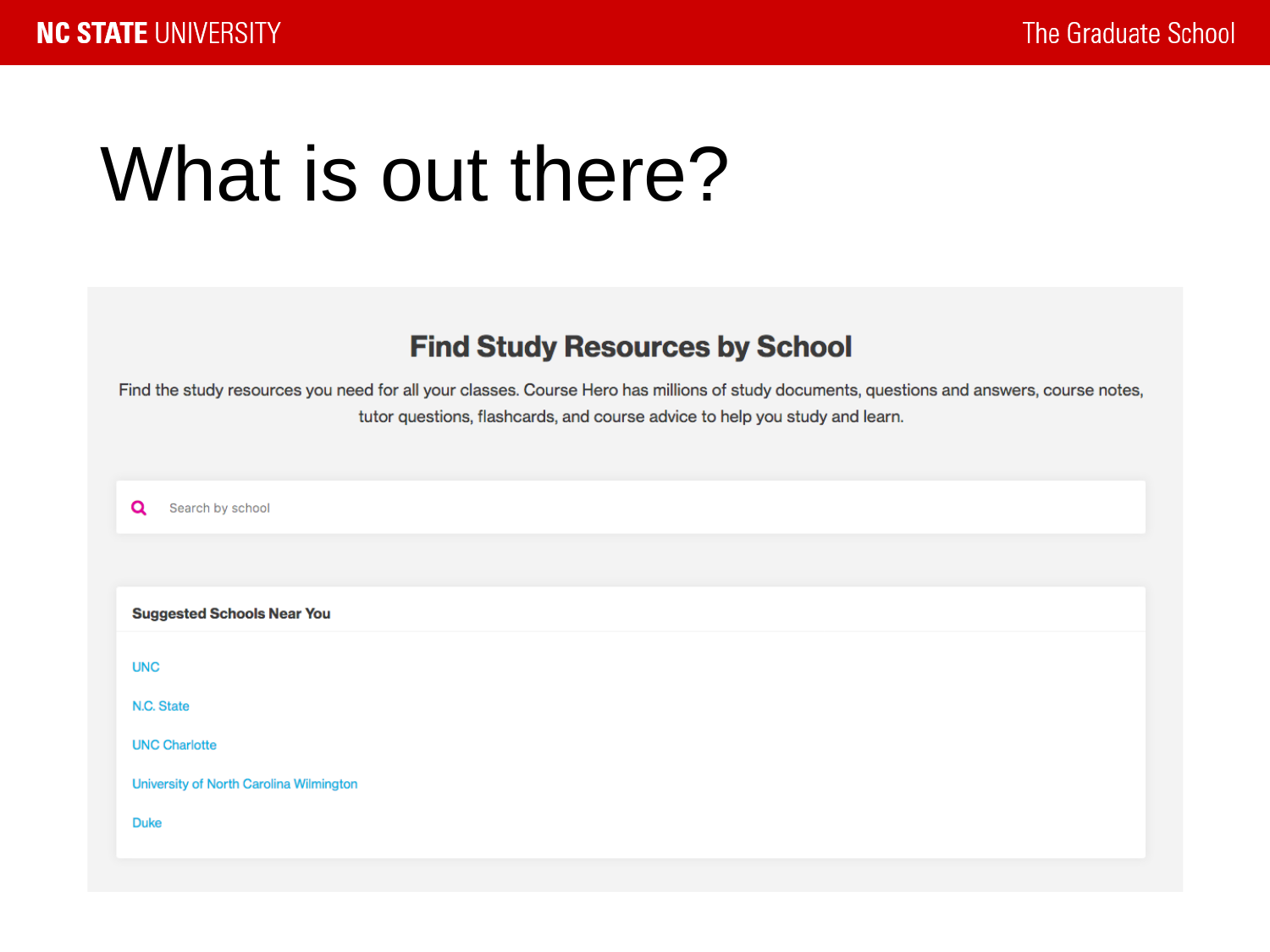### **NC STATE UNIVERSITY**

Home > Schools > N.C. State

| North Carolina State University (N.C. State)* School Info @<br>N.C. State<br>Raleigh, North Carolina   https://www.ncsu.edu/   Application |                                                                                                           |                                   |                                                     |  |
|--------------------------------------------------------------------------------------------------------------------------------------------|-----------------------------------------------------------------------------------------------------------|-----------------------------------|-----------------------------------------------------|--|
| <b>Enrolled Students: 33,989</b><br>* We aren't endorsed by this school                                                                    | <b>Enrolled Undergraduates: 24,473</b>                                                                    |                                   | <b>Acceptance Rate: 53% Source</b>                  |  |
| <b>School Information</b><br>All<br><b>Departments</b>                                                                                     | <b>Q&amp;A</b><br><b>Documents</b>                                                                        | <b>Flashcards</b>                 | <b>Advice</b>                                       |  |
| <b>Popular Departments</b>                                                                                                                 |                                                                                                           |                                   |                                                     |  |
| <b>ECE</b><br>3,038 Documents   37 Q&As   5 Advice                                                                                         | <b>CH</b><br><b>MA</b><br>2,905 Documents   139 Q&As   30 Advice<br>2,236 Documents   65 Q&As   34 Advice |                                   |                                                     |  |
| <b>BUS</b><br>2,113 Documents   48 Q&As   5 Advice                                                                                         | <b>BIO</b><br><b>ACC</b><br>2,144 Documents   5 Q&As   26 Advice<br>1,840 Documents   36 Q&As   15 Advice |                                   |                                                     |  |
| <b>All Departments (280)</b>                                                                                                               | <b>Find your department</b>                                                                               |                                   | $\circ$<br>eg: PSYCH, ECON, CHEM                    |  |
| $\overline{A}$<br>B.<br>D E F G H I J K L M<br>$\overline{C}$<br><b>All</b>                                                                |                                                                                                           | N O P Q R                         | <sub>S</sub><br>$T =$<br>U<br>V W X Y<br>z<br>$O-9$ |  |
| <b>ACC210</b><br><b>ACC</b><br>1,840 Documents   36 Q&As   1 Flashcard   15 Advice<br>5 Documents   10 Q&As                                |                                                                                                           |                                   |                                                     |  |
| <b>ACC210 AND</b><br>5 Documents   1 Q&A                                                                                                   | <b>ACCOUNTING</b><br>90 Documents   1 Q&A   1 Advice                                                      |                                   |                                                     |  |
| <b>ACCOUTING</b><br>49 Documents                                                                                                           | <b>ACCT</b><br>13 Documents   14 Q&As                                                                     |                                   |                                                     |  |
| <b>ADN</b><br>5 Advice                                                                                                                     |                                                                                                           | <b>ADVANCE SE</b><br>14 Documents |                                                     |  |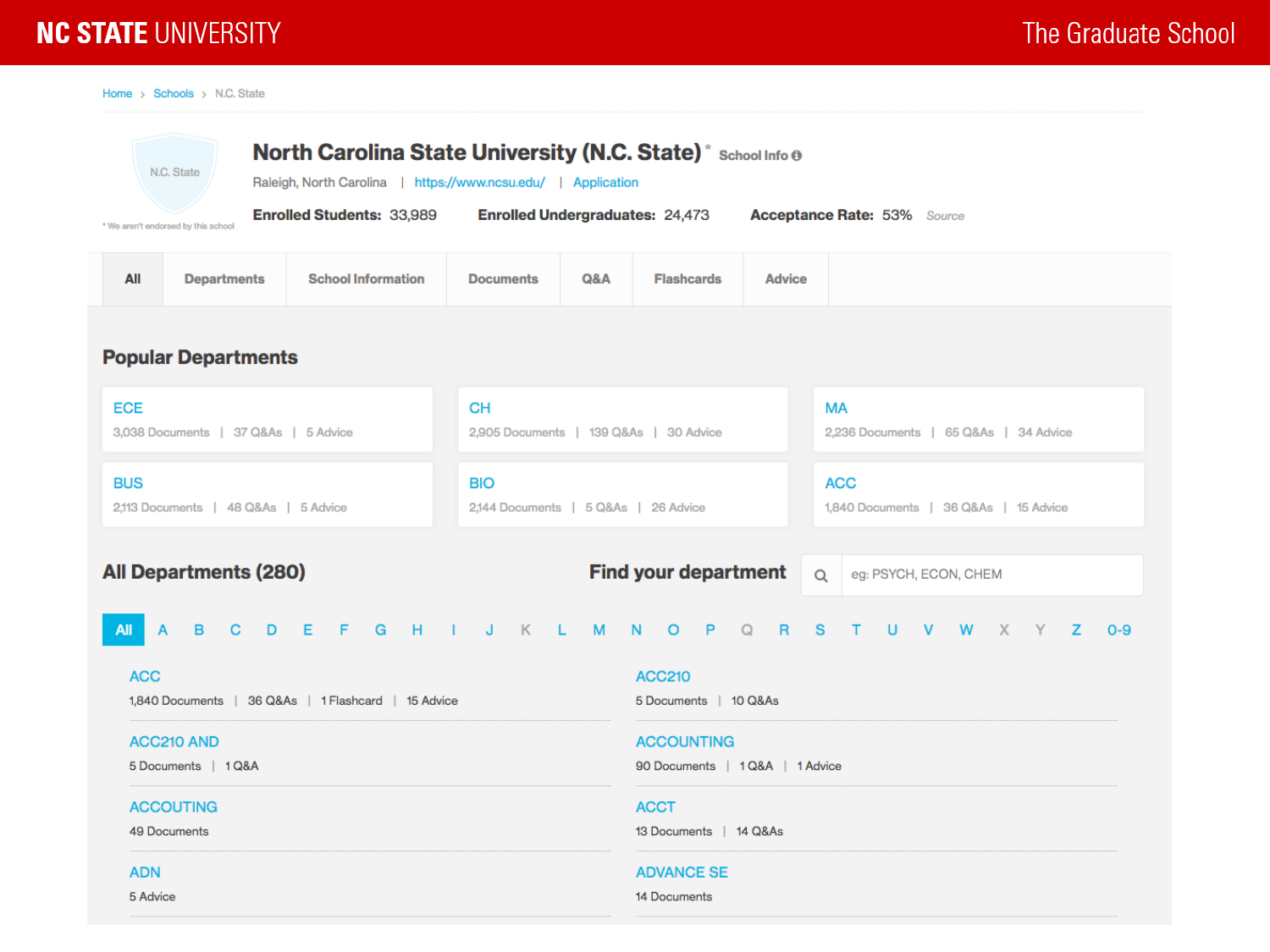# Elements of TurnItIn

- Originality Check the plagiarism 'engine' of the software
- WriteCheck a tool for students as they write papers which includes a grammar checker (similar to the tools used by ETS for evaluating written pieces) and instantaneous evaluation of originality.
- Feedback Studio/Revision Assistant has a range of tools and allows the development of rubrics to grade papers submitted electronically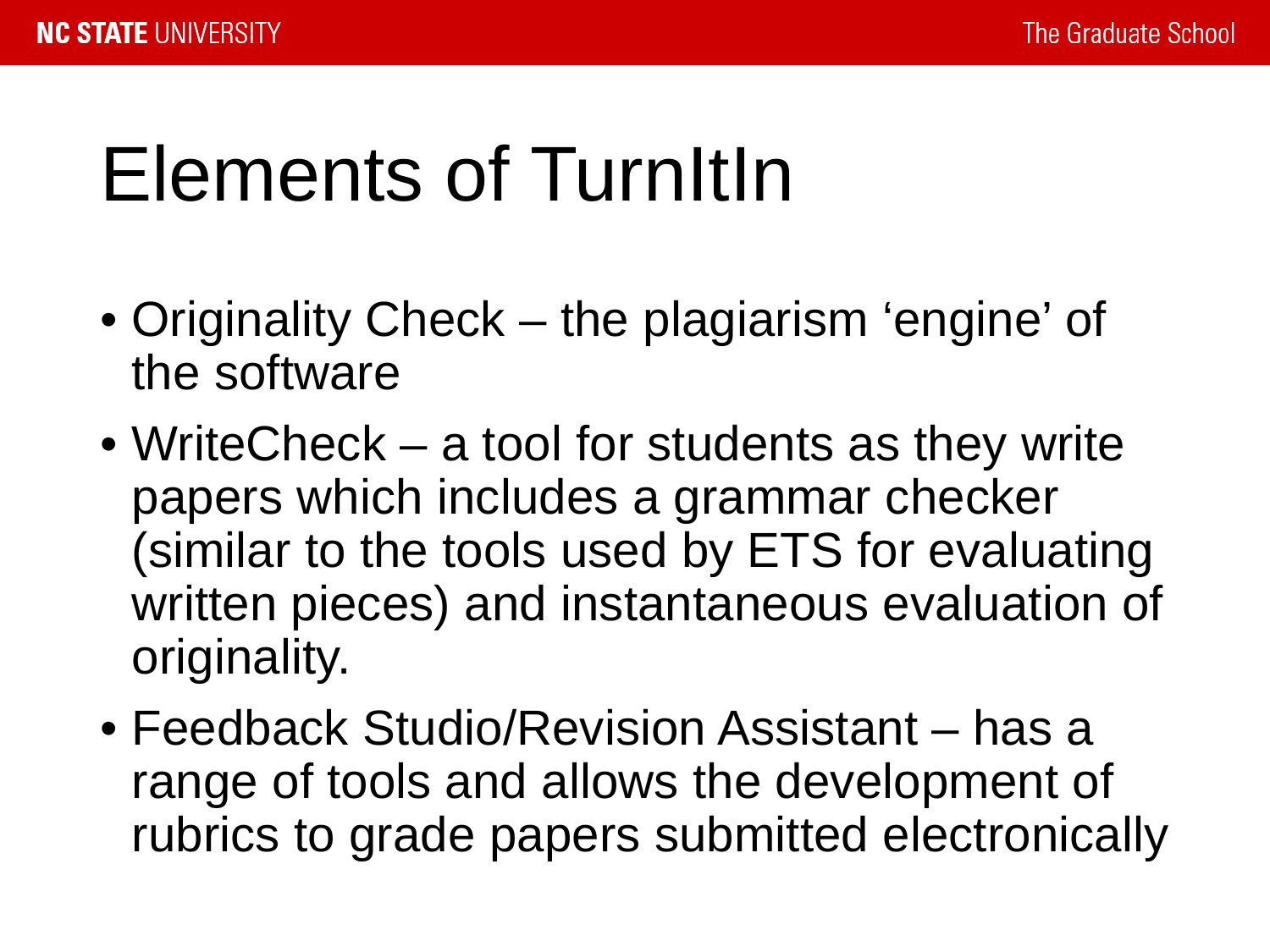### **NC STATE UNIVERSITY**

### The Graduate School



#### **Original Insights**

Reveal content matches in student writing. Help students take ownership of their work and practice proper citation.



**Text Comment** 

俞

 $B$   $I$   $U$   $\varphi$ 

Well done, Maria! Great job including details and supporting facts in your paper.

#### **Feedback First**

Feedback only matters if your students engage with it. Reach your students with voice and text comments on specific phrases or entire assignments.



#### **Feedback Fast**

Save time with custom or pre-defined drag-and-drop sets of customizable comments. Share reusable comment libraries across your institution.



#### **Accelerate Assessment**

Grade objectively and consistently with standards-aligned rubrics and show students how specific parts of their work affect their grade.

#### **Add a Comment**

I liked that you included lots of facts about marine life. It would be interesting to talk about how politics impacted wildlife protection laws.

#### **Peer Review without** Pressure

Encourage discussion and reflection among students in the classroom. Automatically distribute work and collect student feedback anonymously.



How to cite images

#### **Engage Students**

Students see source matches and instructor feedback directly on their work, or in a conveniently formatted downloadable report.